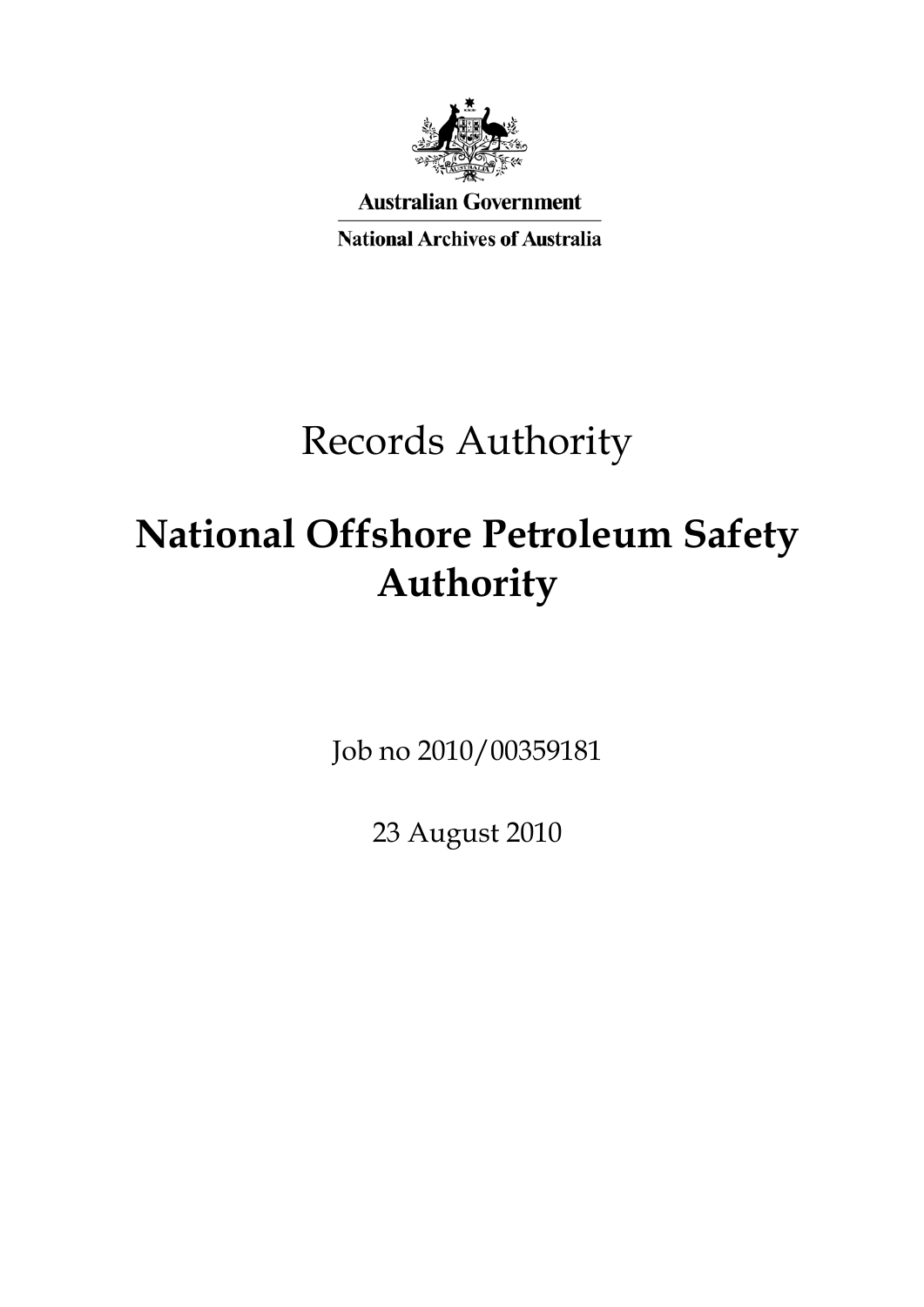**CONTENTS** 

| <b>INTRODUCTION</b>                            | 3  |
|------------------------------------------------|----|
| <b>APPLICATION OF THIS AUTHORITY</b>           | 3  |
| <b>CONTACT INFORMATION</b>                     | 4  |
| <b>AUTHORISATION</b>                           | 5  |
| <b>CLASSES</b>                                 | 6  |
| <b>INDUSTRY RELATIONS AND PROMOTION</b>        | 6  |
| <b>INTERAGENCY CO-ORDINATION AND RELATIONS</b> | 8  |
| REGULATORY DATA MANAGEMENT                     | 10 |
| <b>REGULATORY OPERATIONS</b>                   | 12 |

© Commonwealth of Australia 2010

This work is copyright. Apart from any use as permitted under the *Copyright Act 1968,* no part may be reproduced by any process without prior written permission from the National Archives of Australia. Requests and inquiries concerning reproduction and rights should be directed to the Publications Manager, National Archives of Australia, PO Box 7425, Canberra Mail Centre ACT 2610, Australia.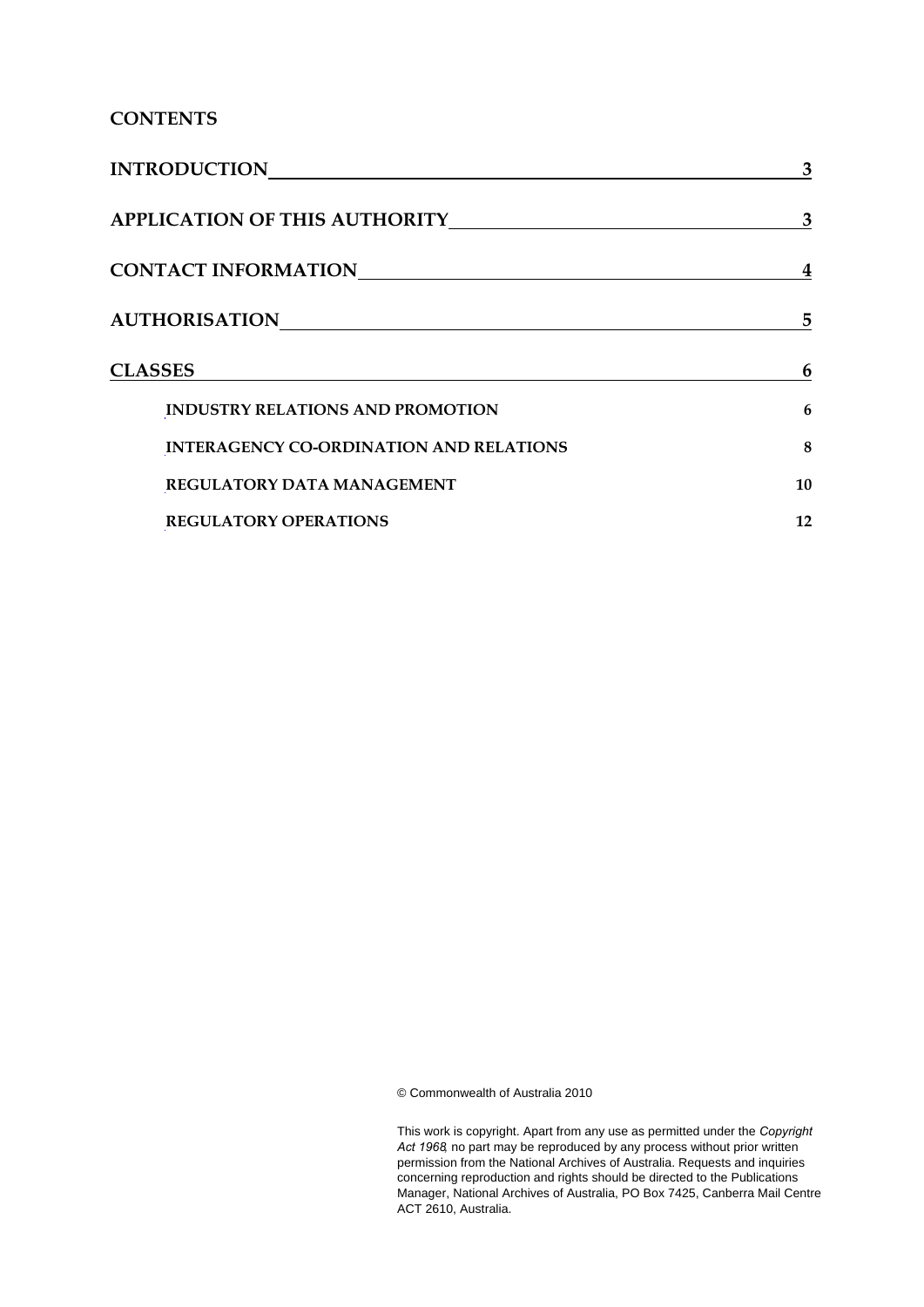## **INTRODUCTION**

The National Offshore Petroleum Safety Authority (NOPSA) and the National Archives of Australia have developed this Records Authority to set out the requirements for keeping or destroying records for the core business areas of Industry Relations and Promotion, Interagency Co-ordination and Relations, Regulatory Data Management and Regulatory Operations. It represents a significant commitment on behalf of NOPSA to understand, create and manage the records of its activities.

This Authority is based on the identification and analysis of the business of NOPSA. It takes into account the agency's legal and organisational records management requirements, and the interests of stakeholders, the agency and the National Archives of Australia.

This Authority gives NOPSA permission under the *Archives Act 1983*, for the destruction, retention or transfer to the National Archives of Australia of the records described. The Authority sets out those records that need to be retained as national archives and the minimum length of time that temporary records need to be kept. Retention periods for these temporary records are based on: an assessment of business needs; broader organisational accountability requirements; and community expectations, and are approved by the National Archives of Australia on the basis of information provided by the agency.

As changes in circumstances may affect future records management requirements, the periodic review of this Authority is recommended. All amendments must be approved by the National Archives.

## **APPLICATION OF THIS AUTHORITY**

1. This Authority is to be used to sentence records. Sentencing involves the examination of records in order to identify the individual disposal class to which they belong. This process enables sentencers to determine how long records need to be kept. Advice on sentencing is available from the National Archives.

2. This Authority should be used in conjunction with general records authorities such as:

- the Administrative Functions Disposal Authority (AFDA) and/or AFDA Express issued by the National Archives to cover business processes and records common to Australian Government agencies;
- encrypted records;
- • source records that have been copied.

 destroyed. Advice and guidance on destroying records as a normal administrative practice and on how to develop an agency NAP policy is available from the National Archives' website at 3. The Normal Administrative Practice (NAP) provision of the Archives Act gives agencies permission to destroy certain records without formal authorisation. This usually occurs where records are duplicated, facilitative or for short-term use only. NAP does not replace arrangements agreed to in this Authority but can be used as a tool to assist in identifying records for destruction together with an agency's Records Authority or Authorities, and with AFDA and AFDA Express. The National Archives recommends that agencies develop and implement a Normal Administrative Practice policy to assist in planning and implementing activities to determine whether records should be kept or www.naa.gov.au**.** 

4. Where the method of recording information changes (for example from a manual system to an electronic system, or when information is migrated from one system to a new system) this Authority can still be used to sentence the records created, providing the records document the same core business. The information must be accessible for the period of time prescribed in this Authority. NOPSA will need to ensure that any software, hardware or documentation required to enable continuing access to the information is available for the periods prescribed.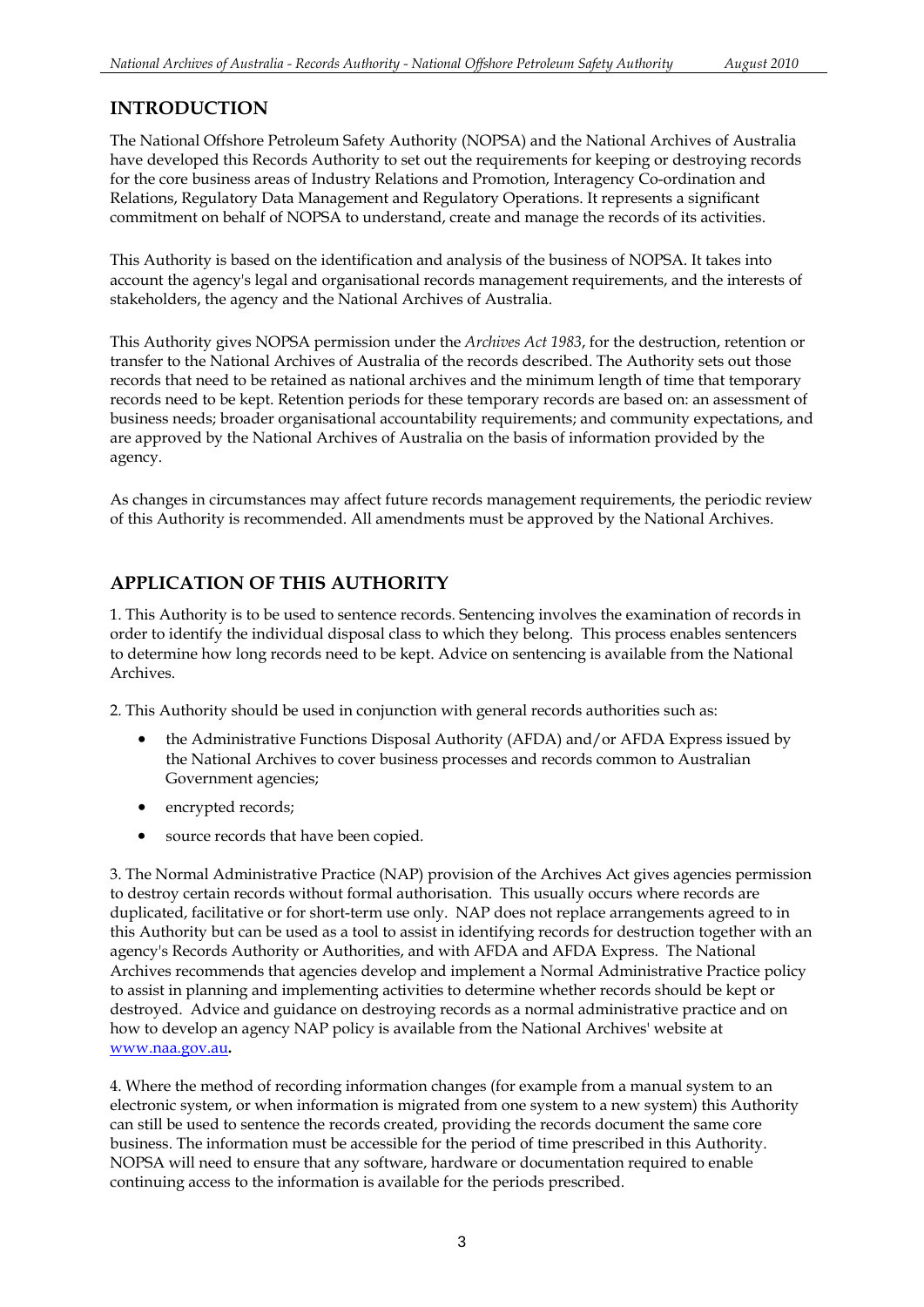5. In general, retention requirements indicate a minimum period for retention. NOPSA may extend minimum retention periods if it considers that there is an administrative need to do so, without further reference to the National Archives. Where NOPSA believes that its accountability will be substantially compromised because a retention period or periods are not adequate, it should contact the National Archives for review of the retention period.

 place no records relating to the topic or event may be destroyed. Further information about disposal 6. From time to time the National Archives will place a freeze on some groups of records relating to a particular topic or event which has gained prominence or provokes controversy. While the freeze is in freezes and whether they affect the application of this Authority is available from the National Archives website at www.naa.gov.au.

 7. Records in the care of agencies should be appropriately stored, managed and preserved. Agencies need to meet this obligation to ensure that the records remain authentic and accessible over time. Under Section 31 of the *Archives Act 1983*, access arrangements are required for records that become available to the public currently after twenty years, including those records that remain in agency custody after this time.

8. Appropriate arrangements should be made with the National Archives when records are to be transferred into custody. The National Archives accepts for transfer only those records designated as national archives.

9. Advice on how to use this Authority is available from the NOPSA records manager. If there are problems with the application of the Authority that cannot be resolved, please contact the National Archives.

## **CONTACT INFORMATION**

For assistance with this authority or for advice on other records management matters, please contact National Archives' Agency Service Centre.

Parkes ACT 2600 Fax: (02) 6212 3989 Queen Victoria Terrace Tel: (02) 6212 3610 PO Box 7425 Email: <u>recordkeeping@naa</u><br>Canberra Mail Centre ACT 2610 Website: www.naa.gov.au

Email: recordkeeping@naa.gov.au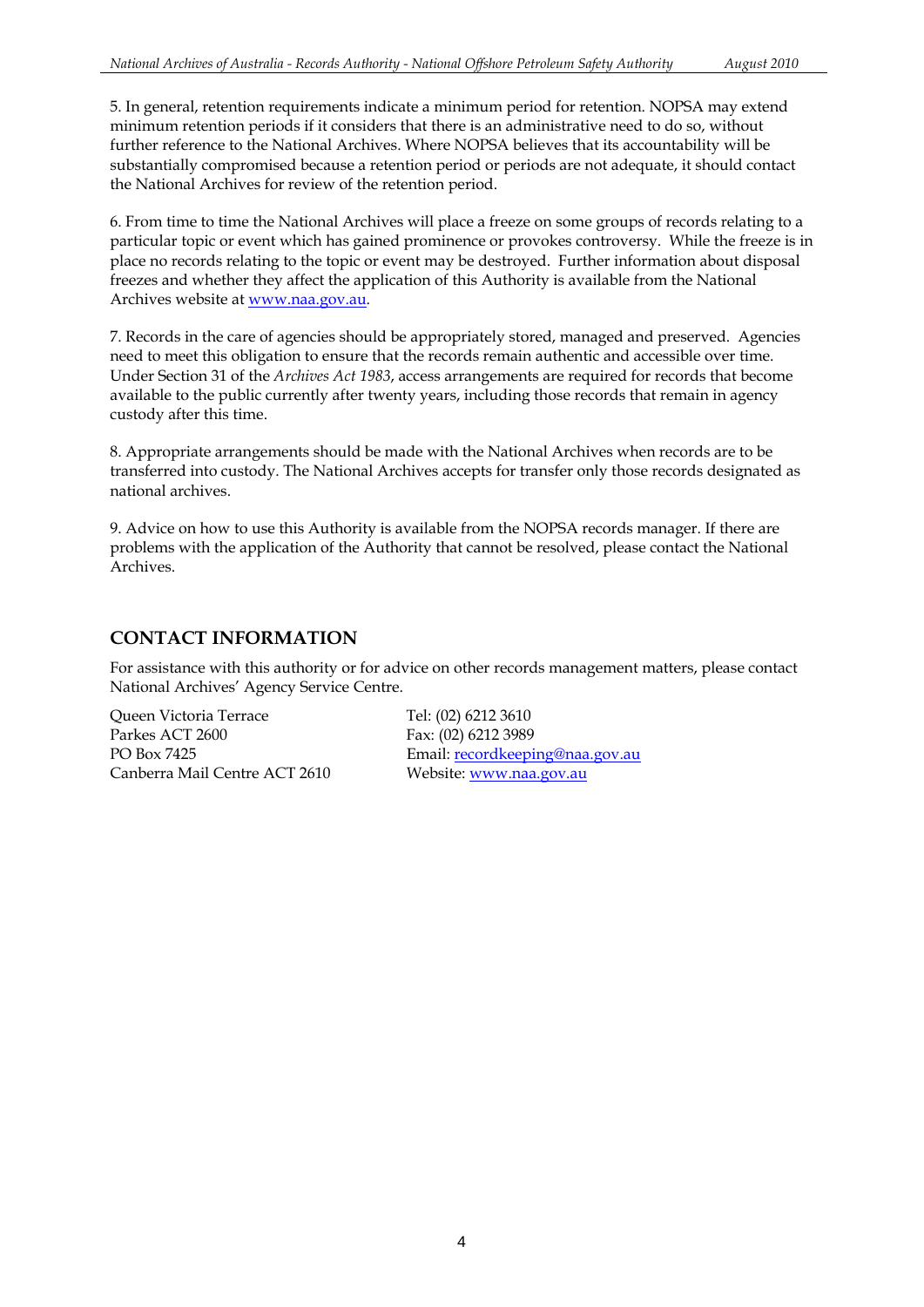## **AUTHORISATION**

### RECORDS AUTHORITY 2010/00359181

| Person to whom notice of<br>authorisation is given: |                     | Ms Jane Cutler<br><b>Chief Executive Officer</b><br>National Offshore Petroleum Safety Authority<br>Level 15, 100 St Georges Terrace<br>Perth WA 6000 |  |
|-----------------------------------------------------|---------------------|-------------------------------------------------------------------------------------------------------------------------------------------------------|--|
| Purpose:                                            |                     | AUTHORISES ARRANGEMENTS FOR THE DISPOSAL OF<br>RECORDS IN ACCORDANCE WITH SECTION 24(2)(b) OF THE<br><b>ARCHIVES ACT 1983</b>                         |  |
| <b>Application:</b>                                 | Core businesses of: | * Industry Relations and Promotion<br>* Interagency Coordination and Relations<br>* Regulatory Data Management<br>* Regulatory Operations             |  |

This authorisation gives permission for the destruction, retention or transfer to the National Archives of Australia of the records described. The authority will apply only if these actions take place with the consent of the agency responsible for the core business documented in the records.

**Authorising Officer** 

inse

Ross Gibbs Director-General National Archives of Australia

Date of issue:

 $23/08/10.$ 

5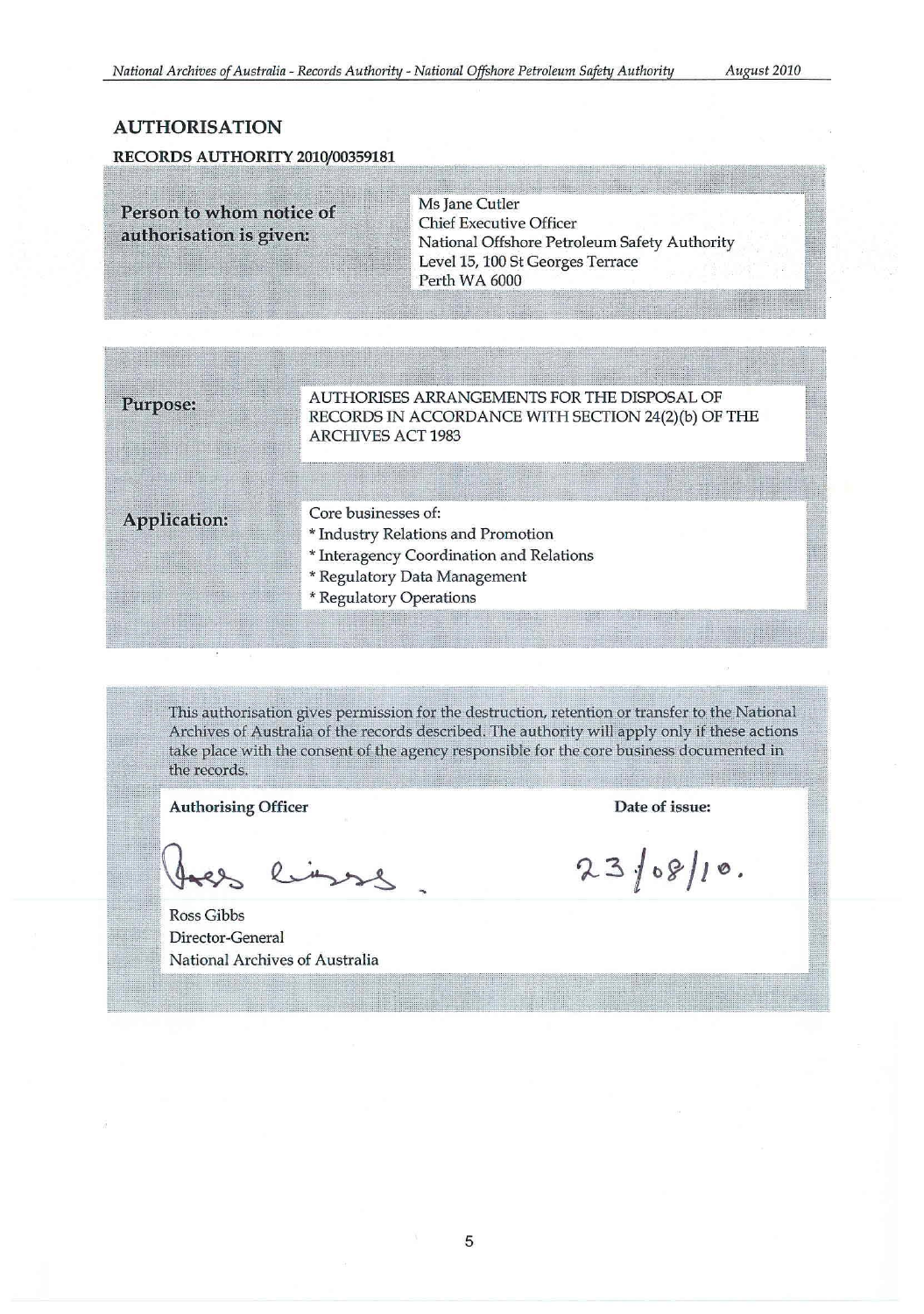## <span id="page-5-0"></span>**INDUSTRY RELATIONS AND PROMOTION**

The business of promoting the occupational health and safety of persons engaged in offshore petroleum operations and management of the agency's relations with the broader offshore petroleum industry.

The tasks associated with supporting industry relations and promotion include:

- maintaining relationships with industry groups, unions and professional associations, including formal memberships;
- raising of awareness of occupational health and safety in the offshore petroleum industry through presentations, events, conferences, exhibitions, joint ventures, focus areas and visits;
- input into the development by third-parties of national and international standards, plans, agreements, guidelines and policy governing health and safety for the offshore petroleum industry including both consultation with the industry and the agency's participation in consultative working groups and forums;
- all other promotional activities directly related to the offshore petroleum industry in Australia. including the development and provision of generic advice, industry briefings, industry working groups and production of guidance material to assist the implementation of best practice;
- promotion of the role of health and safety representatives in the industry including organisation of events, accreditation for training providers, provision of training and the maintenance of regular general contact with the group as a whole; and
- formal reporting back to the industry on the agency's performance and effectiveness as well as on broad industry trends and performance in relation to occupational health and safety issues.

*For managing acquisition, tendering and contracting-out arrangements supporting industry relations and promotion, use PROCUREMENT.* 

*For tasks associated with regulating health and safety in relation to the Australian offshore petroleum industry, use REGULATORY OPERATIONS.* 

*For tasks associated with key government stakeholders, such as the portfolio Minister, designated authorities and other agencies with petroleum or safety responsibilities, use INTERAGENCY CO-ORDINATION AND RELATIONS.* 

### **Class No Description of records Disposal action Action Action Action Action Action Action Action Action Action**

21710 The following significant records:  $\frac{21710}{200}$  Retain as national

- **INTIFFINITE:** library of photographs collected during regulatory activities for archives use in agency publications;
	- final versions of all industry relations and promotion policies:
	- final versions of agency publications produced for the promotion of health and safety within the offshore petroleum industry. Includes final versions of advice published by the agency for the use of all industry stakeholders and the public (eg Safety Case Guidance Notes, Guidelines, Safety Alerts, CEOs Newsletter);
	- records of all committees involving key industry stakeholders (eg NOPSA Liaison Group, the Health and Safety Representative (HSR) Forum Steering Committee);
	- • development of focus areas and programmes to promote and improve occupational health and safety and promote the implementation of best practice in the offshore petroleum industry. Includes national programmes, themed audits, priority topics and related development of areas of focused regulatory attention; and
	- addresses presented by the portfolio minister or agency head at occasions specifically related to the agency's key industry stakeholders.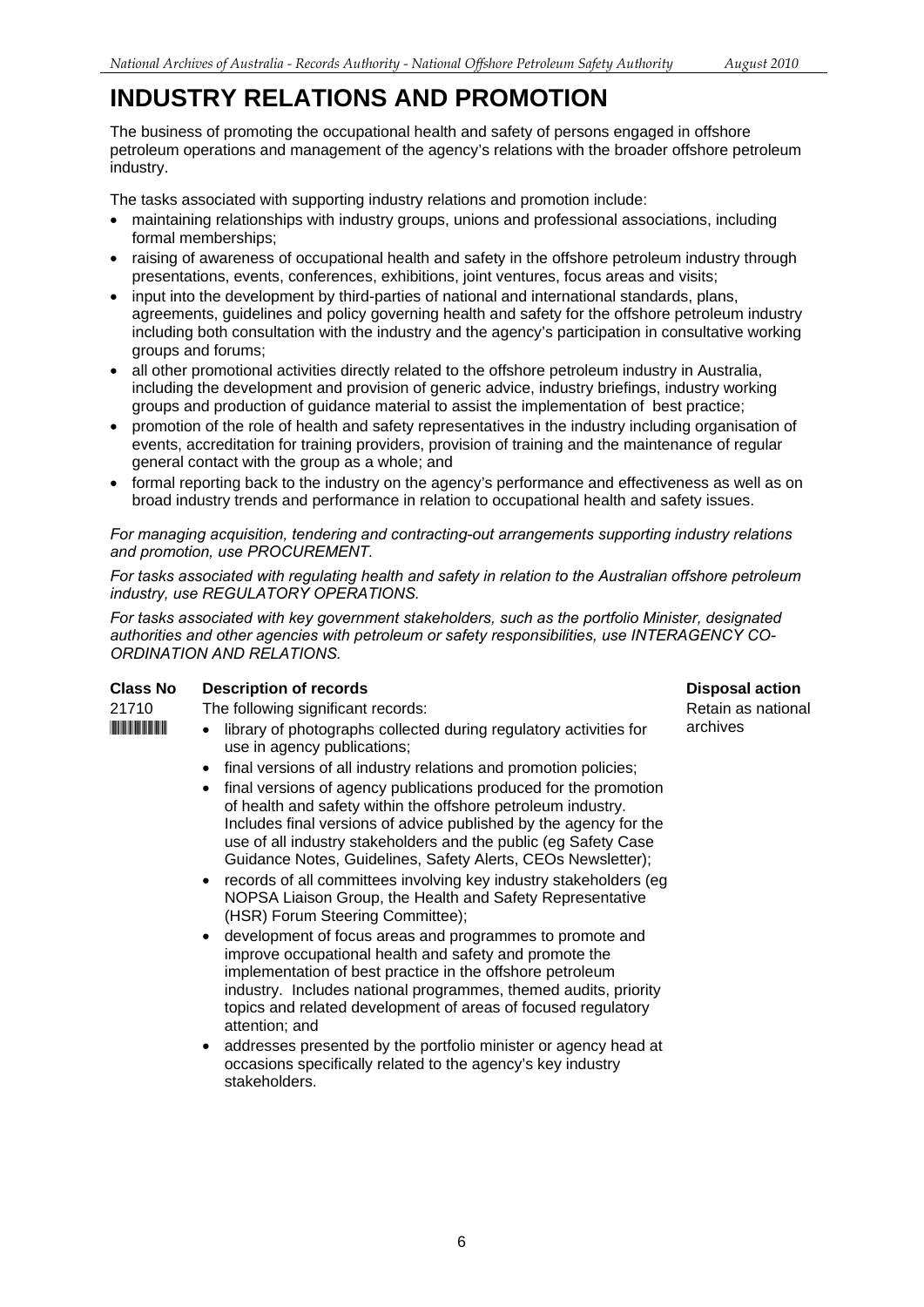## **INDUSTRY RELATIONS AND PROMOTION**

#### **Class No Description of records**

21711 \*21711\* Records documenting the tasks associated with Industry Relations and Promotion:

- nomination, appointment and resignation from and / or termination of agency representatives in industry organisations;
- granting of certification as a health and safety representative training provider to external organisations;
- final versions of plans formulated to support the management of industry relations and promotion activities and records documenting their development;
- master set of agency manuals, handbooks, directives etc detailing procedures supporting the industry relations and promotion function;
- development of all industry relations and promotion policies and agency procedures, excluding final versions of policies;
- receipt and provision of feedback regarding the agency's functions received from the offshore petroleum industry;
- participation of agency staff in training courses for the offshore petroleum industry, such as training for Health and Safety Representatives;
- final versions of minutes and supporting documents tabled at internal and external meetings held to support the industry relations and promotion function. Includes meetings with external stakeholders on the cost effectiveness of the agency;
- formal advice received or provided by the agency to the offshore petroleum industry on a whole of industry basis, including records documenting development of advice and industry consultation during development of advice. Excludes final versions of published advice;
- final versions of reports supporting industry relations and promotion, and working papers documenting their development, excluding those reports covered by class 21694; and
- agency involvement in the development of occupational health and safety standards by other bodies for the offshore petroleum industry.

*[For final versions of advice that is published and distributed for the use of all industry stakeholders and the public, use INDUSTRY RELATIONS AND PROMOTION - 21710.]* 

- 21712 \*21712\* 21713 Final versions and working papers documenting development of joint ventures, agreements or contracts in support of industry relations and promotion. Excludes agreements and contracts relating to the procurement of goods and services in support of industry relations and promotion. Records documenting:
- \*21713\*
- routine operational administrative tasks supporting the core business; and
- industry relations and promotion activities, other than those covered in classes 21710, 21711 and 21712.

### **Disposal action**

Destroy 10 years after last action

Destroy 7 years after last action

Destroy 5 years after last action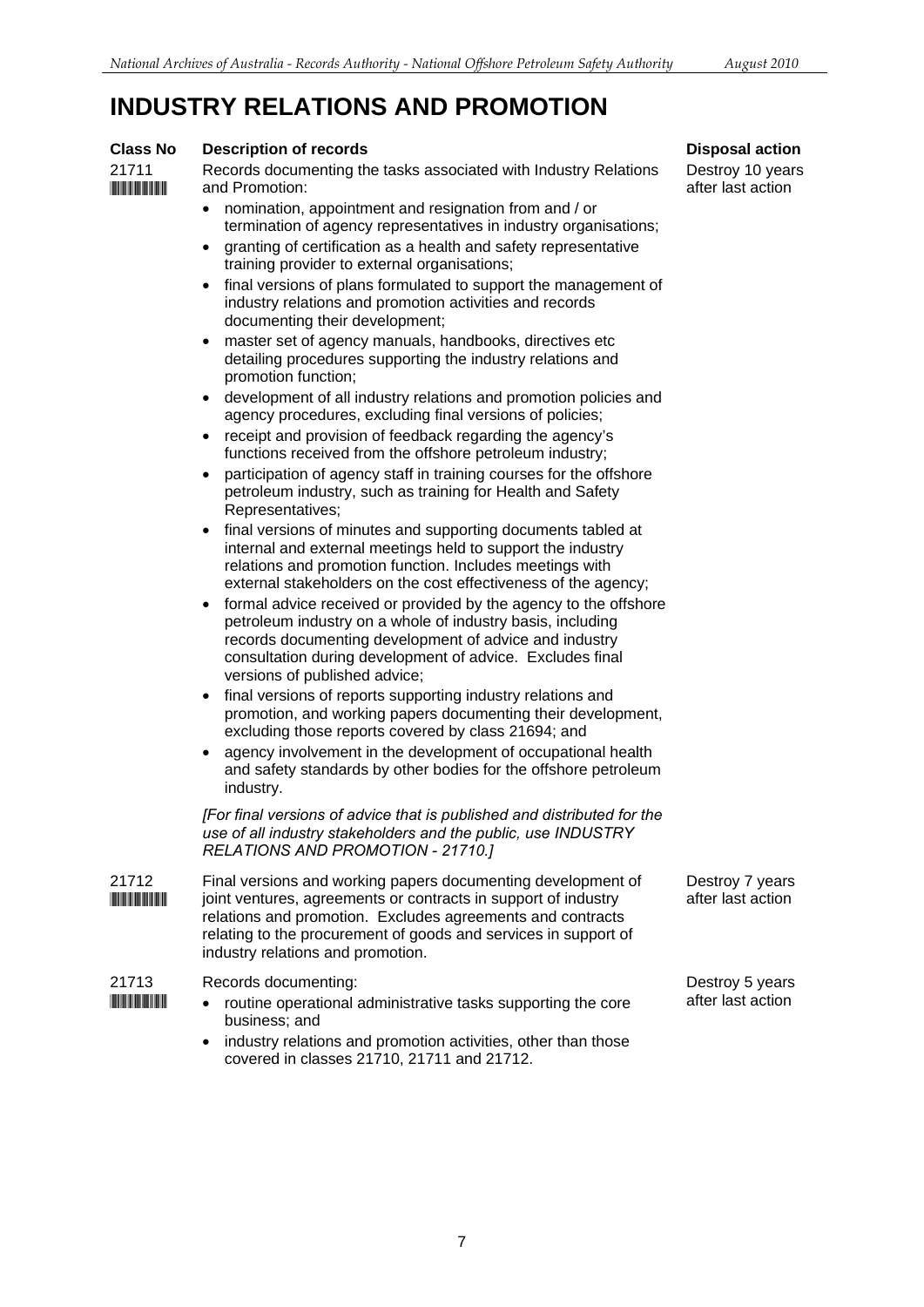## <span id="page-7-0"></span>**INTERAGENCY CO-ORDINATION AND RELATIONS**

The business of facilitating co-ordination between and cooperation with key government stakeholders, specifically, the Ministerial Council on Minerals and Petroleum Resources (or its successor), designated authorities under the relevant legislation, other safety regulators and agencies with petroleum or safety functions as well as international or regional government bodies that have petroleum and/or safety functions.

The tasks associated with supporting interagency co-ordination and relations include:

- receiving and providing advice on issues, trends, policies, programs and so on of interest to the offshore petroleum industry;
- the creation of memoranda of understanding and other agreements;
- formal meetings and liaison activities;
- participation on national inter-agency and international committees and working groups;
- attendance and organisation of conferences and hosting of visits by officials from other petroleum safety agencies; and
- formal reporting to the Ministerial Council on Minerals and Petroleum Resources (or its equivalent), the Portfolio Minister and Department as well as designated authorities under the relevant legislation.

*For managing acquisition, tendering and contracting-out arrangements supporting interagency coordination and relations, use PROCUREMENT.* 

*For promotional activities involving industry stakeholders, such as trade associations, unions, professional organisations etc, use INDUSTRY RELATIONS AND PROMOTION.* 

*For tasks associated with regulating health and safety in relation to the Australian offshore petroleum industry, use REGULATORY OPERATIONS.* 

*For the administration and operation of the NOPSA Advisory Board, use ADVISORY BODIES.* 

*For managing media relations and issuing agency produced media releases, use COMMUNITY RELATIONS.* 

*For ceremonies, celebrations or other major occasions, use COMMUNITY RELATIONS.* 

### **Class No Description of records Class Action Action Action Action Action Action Action Action Action Action Action**

| 21694 | The following significant records documenting:<br>external high level interagency committees where the agency<br>provides the secretariat, is the Commonwealth's main<br>representative, or plays a significant role;<br>• signed agreements and their negotiation, establishment,<br>maintenance and review; including joint venture agreements or<br>contracts, of major significance to the agency and the<br>Commonwealth or involving key government stakeholders (eg<br>service level agreements and memoranda of understanding<br>• submissions and their development made to the agency's<br>responsible Minister or members of the relevant ministerial<br>council on issues directly relating to the agency's functions or | Retain as<br>archives |
|-------|--------------------------------------------------------------------------------------------------------------------------------------------------------------------------------------------------------------------------------------------------------------------------------------------------------------------------------------------------------------------------------------------------------------------------------------------------------------------------------------------------------------------------------------------------------------------------------------------------------------------------------------------------------------------------------------------------------------------------------------|-----------------------|
|       | concerning controversial issues with far reaching social,<br>economic and international implications. Includes submissions<br>made to formal reviews required under the agency's enabling                                                                                                                                                                                                                                                                                                                                                                                                                                                                                                                                            |                       |

- legislation (eg Triennial Independent Review); • final versions of the agency's interagency co-ordination and relations policies;
- relating to its functions; the agency's contribution and involvement in an inquiry directly
- addresses presented by the portfolio Minister or agency head at occasions specifically related to the agency's key government stakeholders;

### *Class 21694 continued on next page*

Retain as national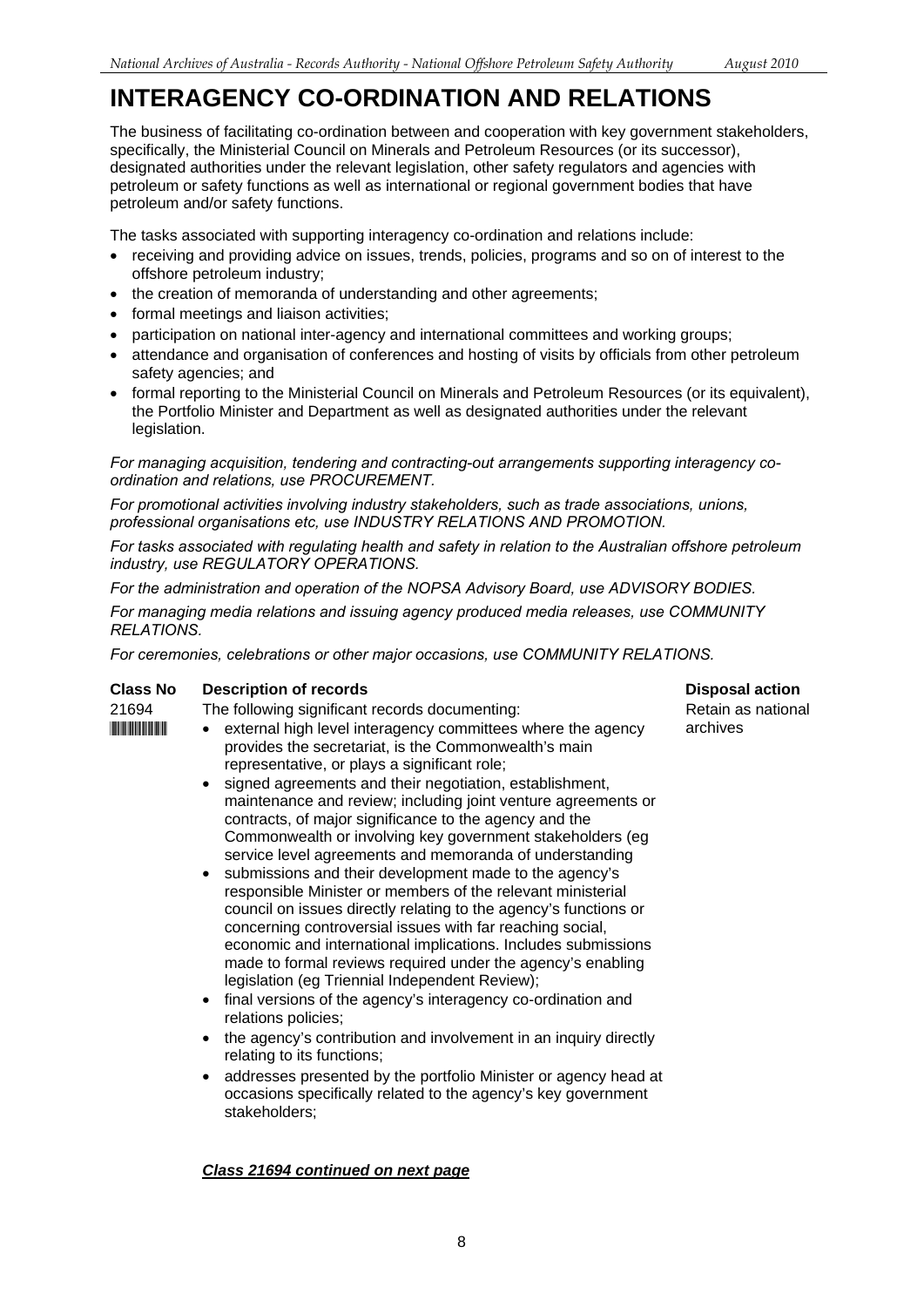## **INTERAGENCY CO-ORDINATION AND RELATIONS**

| <b>Class No</b> | <b>Description of records</b>                                                                                                                                                                                                                                                                                                                                                                                                                                                                                                                                                                                                                                                                                                                                                                                                                                                                                                                                     | <b>Disposal action</b>                                                                                            |
|-----------------|-------------------------------------------------------------------------------------------------------------------------------------------------------------------------------------------------------------------------------------------------------------------------------------------------------------------------------------------------------------------------------------------------------------------------------------------------------------------------------------------------------------------------------------------------------------------------------------------------------------------------------------------------------------------------------------------------------------------------------------------------------------------------------------------------------------------------------------------------------------------------------------------------------------------------------------------------------------------|-------------------------------------------------------------------------------------------------------------------|
| 21694<br>(cont) | responses to approaches received by the portfolio Minister<br>('Ministerials') or members of the relevant ministerial council<br>from peak industry bodies, leading community interest groups,<br>recognised influential stakeholders and individuals concerning<br>issues of a contentious nature which are of major significance to<br>the agency and/or the community at large;<br>preparation and passage of legislation through Parliament in<br>٠<br>other Australian jurisdictions with direct impact on the operations<br>of the agency;<br>formal reports made on the agency's core businesses; and<br>$\bullet$<br>advice provided by the agency to the portfolio Minister and other<br>key government stakeholders on controversial public issues with<br>far reaching social, economic and international implications<br>relating to the functional responsibilities of the agency. Includes<br>working papers documenting the development of advice. | Retain as national<br>archives                                                                                    |
|                 | [For Cabinet submissions and related documents, use<br><b>GOVERNMENT RELATIONS.</b>                                                                                                                                                                                                                                                                                                                                                                                                                                                                                                                                                                                                                                                                                                                                                                                                                                                                               |                                                                                                                   |
|                 | For the receipt or provision of advice regarding the preparation and<br>passage of the agency's legislation through Parliament, use LEGAL<br>SERVICES.]                                                                                                                                                                                                                                                                                                                                                                                                                                                                                                                                                                                                                                                                                                                                                                                                           |                                                                                                                   |
| 21695           | Records documenting the tasks associated with Interagency Co-<br>ordination and Relations:<br>final versions of contracts, joint ventures or agreements that are<br>$\bullet$<br>low level or routine. Includes records documenting their<br>negotiation, establishment, maintenance and review. Excludes<br>agreements and contracts relating to the procurement of goods<br>and services; and<br>development of all interagency co-ordination and relations<br>$\bullet$<br>policies and agency procedures.                                                                                                                                                                                                                                                                                                                                                                                                                                                     | Destroy 10 years<br>after agreement,<br>policy or procedure<br>expires, is<br>suspended or has<br>been superseded |
| 21696           | Records documenting the tasks associated with Interagency Co-<br>ordination and Relations:                                                                                                                                                                                                                                                                                                                                                                                                                                                                                                                                                                                                                                                                                                                                                                                                                                                                        | Destroy 10 years<br>after last action                                                                             |
|                 | master set of agency manuals, handbooks, directives etc<br>detailing procedures supporting the interagency co-ordination<br>and relations function. Includes procedures for preparing<br>materials for a particular Minister;<br>inquiries with no direct relation to the agency's functions where<br>$\bullet$<br>the agency made a substantial contribution;<br>visits to the agency made by agency heads, or records<br>٠<br>documenting the agency's head visiting other agencies; and<br>final version of agency submissions and supporting documents<br>$\bullet$<br>to the NOPSA Advisory Board.<br>[For visits to the agency by royalty and Heads of State, use                                                                                                                                                                                                                                                                                           |                                                                                                                   |
|                 | <b>GOVERNMENT RELATIONS.]</b>                                                                                                                                                                                                                                                                                                                                                                                                                                                                                                                                                                                                                                                                                                                                                                                                                                                                                                                                     |                                                                                                                   |
| 21697           | Records documenting:<br>routine operational administrative tasks supporting the core<br>business; and<br>interagency co-ordination and relations activities, other than<br>٠<br>those covered in classes 21694, 21695 and 21696.                                                                                                                                                                                                                                                                                                                                                                                                                                                                                                                                                                                                                                                                                                                                  | Destroy 5 years<br>after last action                                                                              |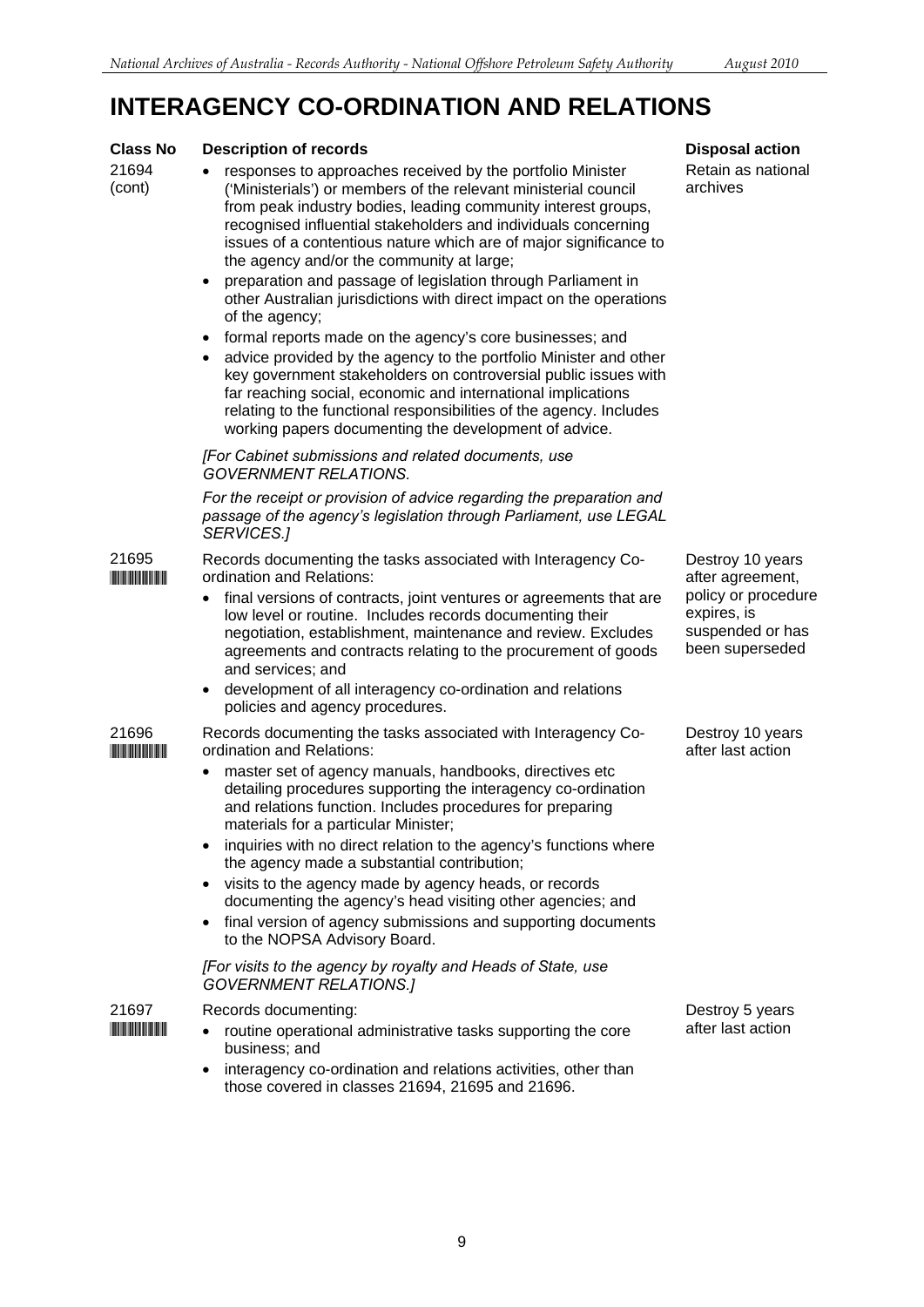## <span id="page-9-0"></span>**REGULATORY DATA MANAGEMENT**

The business of collecting, analysing and managing data collected as part of the agency's regulatory activities or as reported to it by duty holders and other bodies.

The tasks associated with regulatory data management include:

- processing and analysing data collected and received under the agency's enabling legislation as well as the data collections themselves;
- management of operator monthly incident reports and monthly summaries including pursuing late submissions, deriving data for use in other material and quality checking to ensure data integrity;
- implementation of standards and measures to improve data quality and usefulness; and,
- maintenance and development of various systems used to capture and manipulate data and the production of regular as well as ad hoc data products, such as charts, tables and so on, based on the collected data.

*For managing acquisition, tendering and contracting-out arrangements supporting regulatory data management, use PROCUREMENT.* 

| Class No<br>21689<br><u> Timba ka</u> | <b>Description of records</b><br>The following significant records:<br>final versions of the agency's regulatory data management<br>policies; and<br>collections of data managed by the agency and collected by it<br>either through its regulatory activities or reported to it under the<br>relevant legislation. Includes deriving data for use in other<br>material, such as from the timesheet system and the regulatory<br>management system.                                                                                                                                                                                                                                                                                                                                                                                                                                                                                                                                                                                                                                                                                                                                                                                                                                                                                                                                                                                                                                                                                                | <b>Disposal action</b><br>Retain as national<br>archives                                   |
|---------------------------------------|----------------------------------------------------------------------------------------------------------------------------------------------------------------------------------------------------------------------------------------------------------------------------------------------------------------------------------------------------------------------------------------------------------------------------------------------------------------------------------------------------------------------------------------------------------------------------------------------------------------------------------------------------------------------------------------------------------------------------------------------------------------------------------------------------------------------------------------------------------------------------------------------------------------------------------------------------------------------------------------------------------------------------------------------------------------------------------------------------------------------------------------------------------------------------------------------------------------------------------------------------------------------------------------------------------------------------------------------------------------------------------------------------------------------------------------------------------------------------------------------------------------------------------------------------|--------------------------------------------------------------------------------------------|
| 21690                                 | Records documenting the tasks associated with Regulatory Data<br>Management:<br>receipt and provision of advice relating to regulatory data<br>management, including advice provided by consultants;<br>implementation of plans, policies, strategies, standards,<br>procedures and instructions formulated to support regulatory<br>data management. Includes monitoring implementation<br>activities, the introduction of new software to a wide audience,<br>and the implementation of standards and measures to improve<br>data quality and usefulness;<br>final copies of formal internal and external reports supporting<br>regulatory data management;<br>reviews of agency programs and operations supporting<br>regulatory data management;<br>acquired collections of data from external organisations that<br>have been created, captured and managed by those<br>organisations that the agency obtains for use in comparative<br>exercises and similar activities. Excludes data collected by the<br>agency itself as part of its regulatory activities or reported to it<br>under the relevant legislation;<br>detailed research carried out to support regulatory data<br>management; and<br>manipulation and analysis of raw data collected by the agency,<br>includes products of this manipulation and analysis such as<br>charts, tables and other data products.<br>[For the implementation of an agency's counter-disaster plan or<br>business continuity plan following an incident, use TECHNOLOGY<br>& TELECOMMUNICATIONS.] | Destroy 10 years<br>after last action                                                      |
| 21691                                 | Final version of agreements and records documenting their<br>negotiation, establishment, maintenance and review made covering<br>the regulatory data management. Excludes agreements relating to<br>the procurement of goods and services in support of regulatory<br>data management.                                                                                                                                                                                                                                                                                                                                                                                                                                                                                                                                                                                                                                                                                                                                                                                                                                                                                                                                                                                                                                                                                                                                                                                                                                                             | Destroy 7 years<br>after completion or<br>other termination of<br>contract or<br>agreement |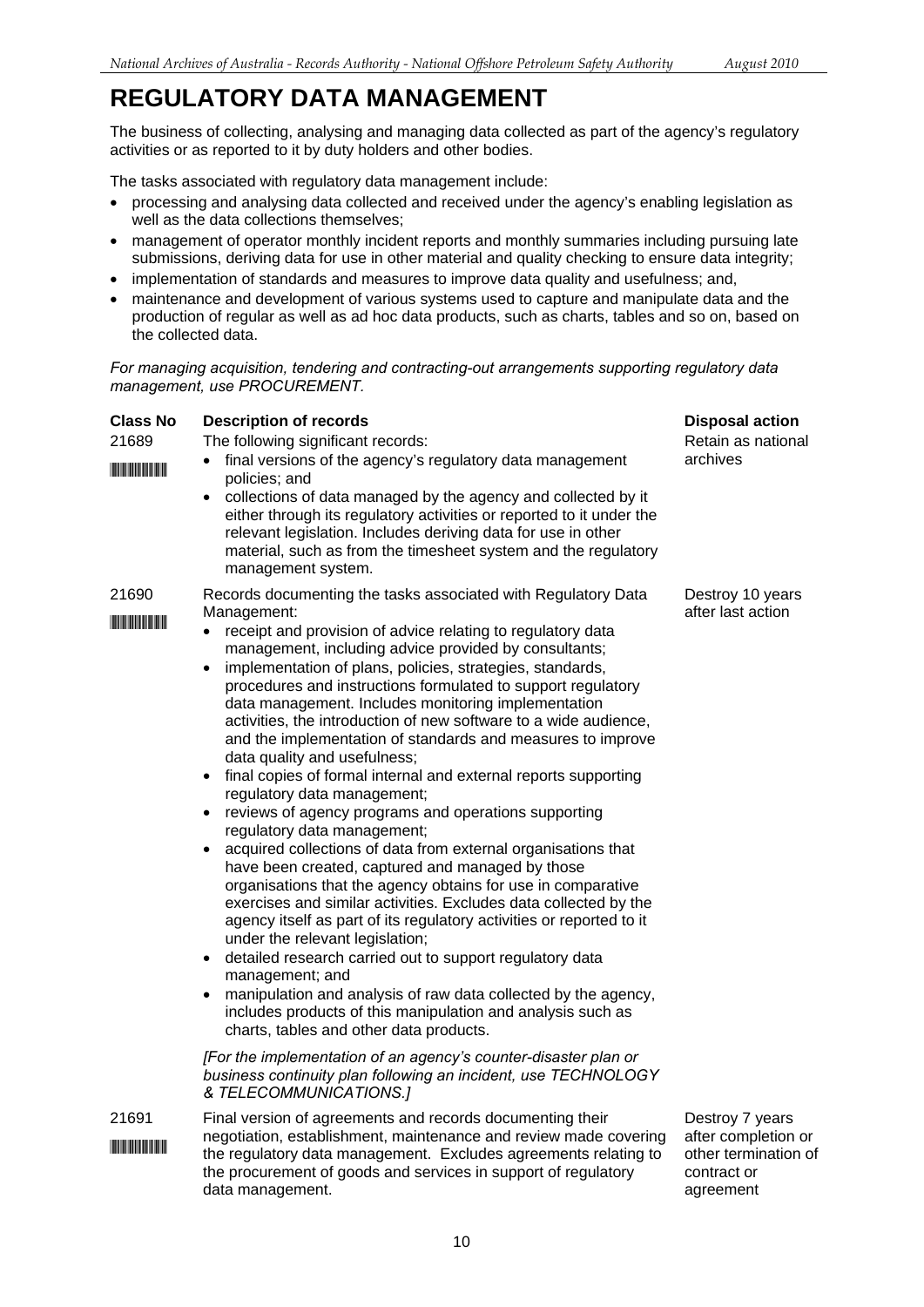## **REGULATORY DATA MANAGEMENT**

#### **Class No Description of records**

21692 \*21692\* Records documenting the tasks associated with Regulatory Data Management:

• master set of agency manuals, handbooks, directives etc detailing procedures supporting regulatory data management;

- • development of specifications, control mechanisms, business rules, configuration settings, quality standards and so on. Includes changes to characteristics of registered facilities and operators; and
- • development, modification and maintenance of specific applications to meet business needs which go into production.

#### 21693 Records documenting:

\*21693\*

- routine operational administrative tasks supporting the function; and
- regulatory data management activities, other than those covered in classes 21689 to 21692.

**Disposal action** 

Destroy 5 years after procedure, mechanism, specification or system is defunct or superseded.

Destroy 5 years after action completed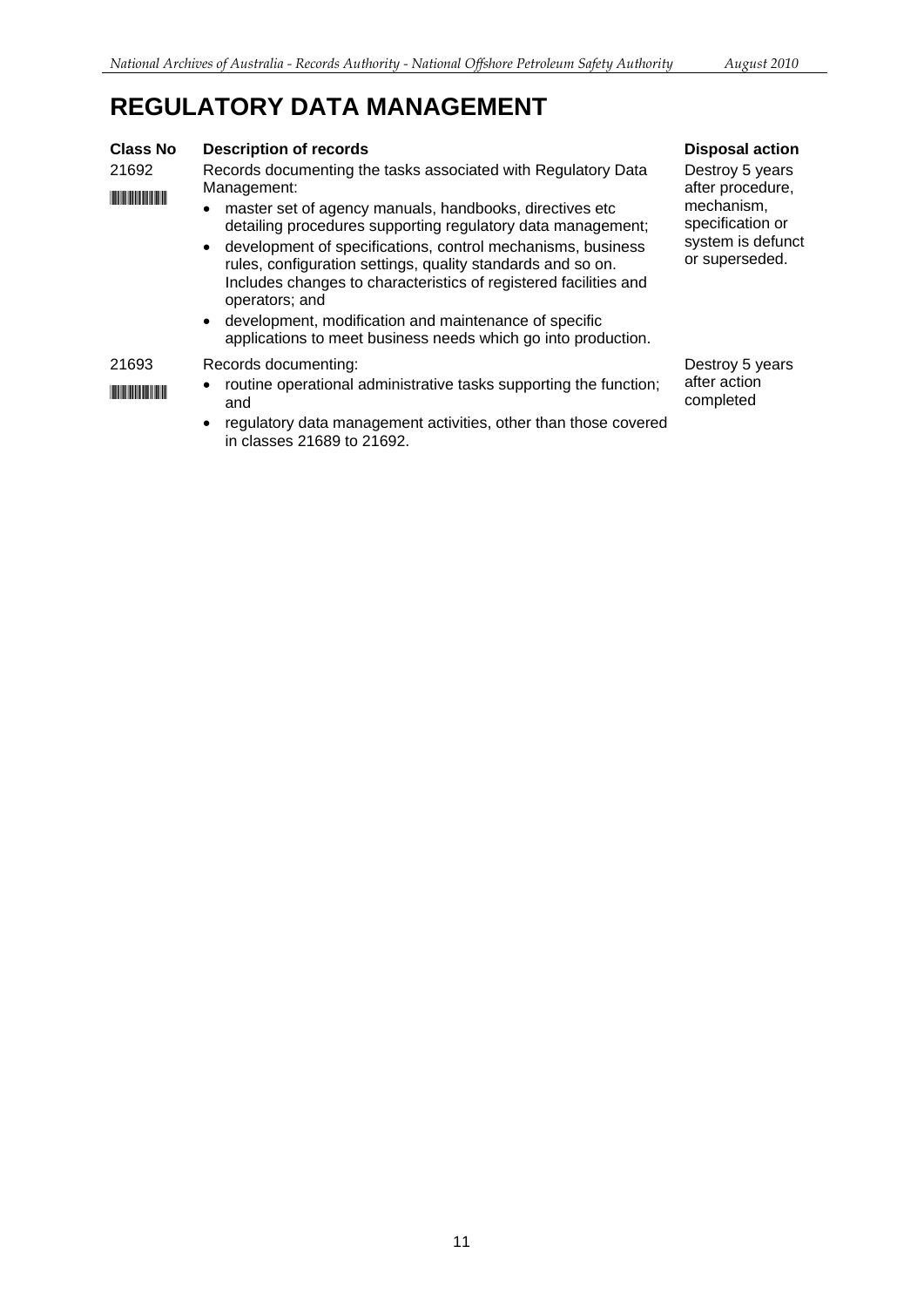<span id="page-11-0"></span>offshore waters and securing duty holder compliance with the relevant legislation.<br>The tasks associated with regulatory operations include: The business of regulating health and safety in relation to the offshore petroleum industry in Australian

- appointment and authorisation of inspectors:
- registration and de-registration of operators;
- acceptance and rejection of documents submitted under the relevant legislation as well as the assessment of requests for exemption from the provisions of the listed occupational health and safety laws;
- inspection and audit of onshore management and offshore operations of duty holders;
- receipt of and response to complaints and accident and dangerous occurrence notifications and reports including investigation and the management of an incident notification system and a communications emergency team;
- ensuring compliance with relevant legislation through enforcement action, the collection and management of evidence;
- management of appeals against enforcement actions; and
- regular, ongoing advice and liaison with duty-holders on an individual basis.

#### *For managing acquisition, tendering and contracting-out arrangements supporting, use PROCUREMENT.*

*For promotional activities targeted at a whole of industry level; or broad interactions with the whole petroleum industry, such as trade associations, unions, professional organisations etc, use INDUSTRY RELATIONS AND PROMOTION.* 

*For tasks associated with key government stakeholders, such as the portfolio Minister, designated authorities and other agencies with petroleum or safety responsibilities, use INTERAGENCY CO-ORDINATION AND RELATIONS.* 

### **Class No Description of records Disposal action Action Action Action Action Action Action Action Action Action**

21698 The following significant records documenting: The state as national Retain as national

- **FIFFERRY 19998 1216 •** implementation of recommendations for change by external archives parties that result in changes to the agency's operation in the area of Regulatory Operations, such as reviews required by the agency's enabling legislation, other external inquiry recommendations or recommendations from the relevant ministerial council;
	- assessment of non compliance with occupational health and safety (OHS) laws which result in a recommendation to prosecute an individual or company issued to the Commonwealth Director of Public Prosecutions (CDPP) or other agency. Includes the prosecution of an individual or company that is initiated through an external request for prosecution lodged with the agency;
	- appeals made to the central arbitration or determining body against a decision or an order where: the agency is a major participant in the negotiations; the outcome sets a precedent; the outcome leads to a change in policy; the appeal relates to issues of national significance; the appeal relates to issues of considerable public interest or controversy; or, the outcome results in appeals to the Federal or High Court;
	- investigation of complaints, accidents, dangerous occurrences or other potential non-compliance with occupational health and safety (OHS) laws that: result in a recommendation to prosecute; attract considerable public interest or controversy; set a precedent; lead to a change in policy; relate to issues of national significance; or, result in appeals to the Federal or High Court. Includes investigations run jointly with other government agencies;

#### *Class 21698 continued on next page*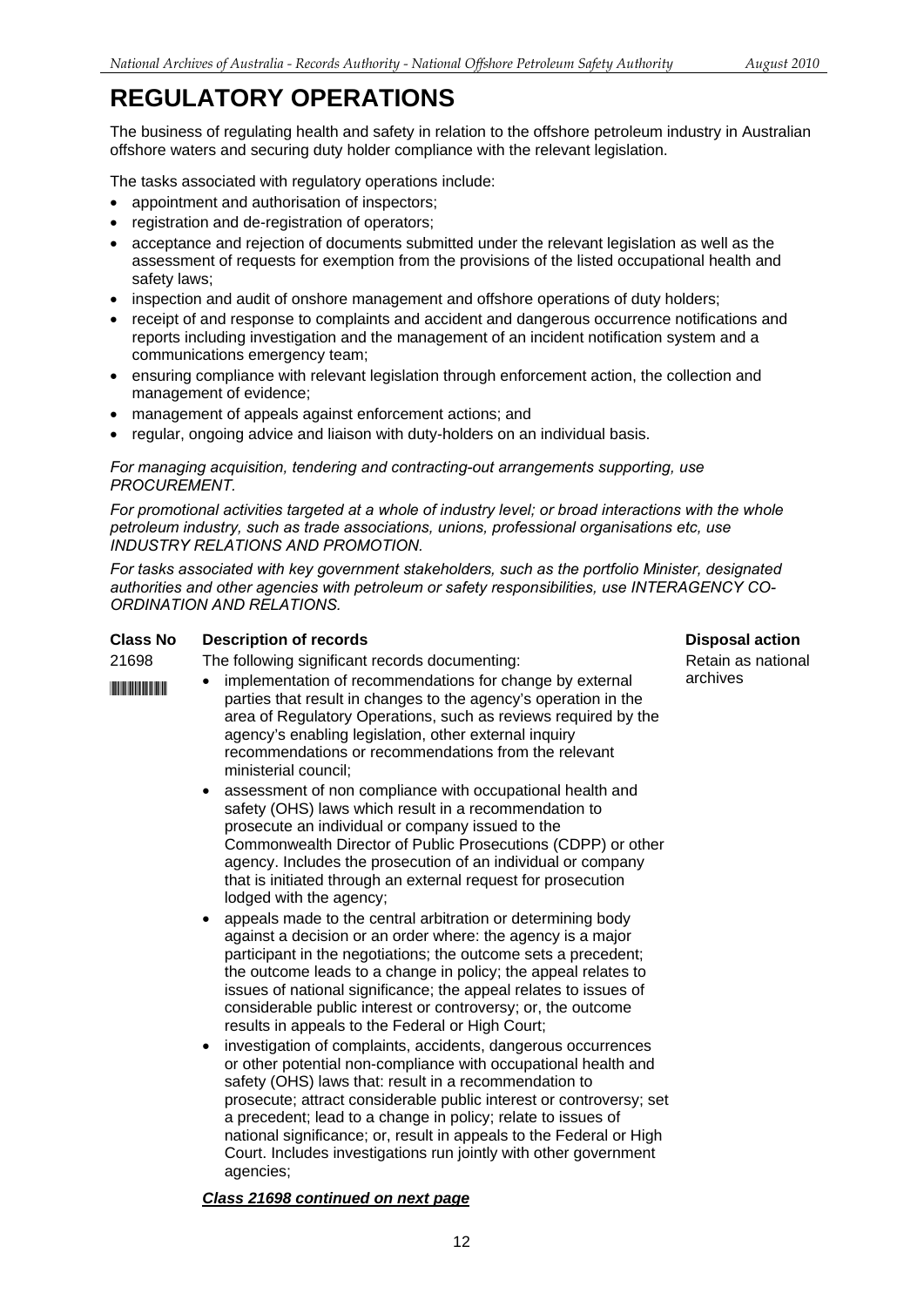| <b>Class No</b><br>21698<br>(cont) | <b>Description of records</b><br>formal Register of Operators for all parties as required by the<br>$\bullet$<br>listed occupational health and safety (OHS) laws;<br>final versions of the agency's regulatory operations policies; and<br>$\bullet$                                                                                                                                                                                                                                                                                                                                                                                                                                                                                                                                                                                                                                                                                                                                                                                                      | <b>Disposal action</b><br>Retain as national<br>archives |
|------------------------------------|------------------------------------------------------------------------------------------------------------------------------------------------------------------------------------------------------------------------------------------------------------------------------------------------------------------------------------------------------------------------------------------------------------------------------------------------------------------------------------------------------------------------------------------------------------------------------------------------------------------------------------------------------------------------------------------------------------------------------------------------------------------------------------------------------------------------------------------------------------------------------------------------------------------------------------------------------------------------------------------------------------------------------------------------------------|----------------------------------------------------------|
|                                    | submission and assessment of scopes of validation, safety<br>$\bullet$<br>cases, pipeline safety management plans, diving safety<br>management systems, diving project plans or their equivalent;<br>revisions to those and the agency's records of assessment of<br>the same, where the relevant facility, pipeline or similar is the<br>first of its kind or comprised a highly unique or innovative design<br>(eg floating LNG technology); is a facility listed on the National<br>Critical Infrastructure List; was at some point in its history the<br>subject of a major investigation that resulted: in a<br>recommendation to prosecute, attracted considerable public<br>interest or controversy, involved a fatality or was otherwise of<br>major significance; or, relates to the decommissioning stage in<br>the life of the facility.                                                                                                                                                                                                        |                                                          |
| 21699                              | Records documenting the investigation of complaints, accidents or<br>dangerous occurrences that involve exposure or likely exposure of<br>individuals to delayed onset illnesses, diseases or poisons (eg<br>asbestos or radiation poisoning). Includes investigations run jointly<br>with other government agencies.                                                                                                                                                                                                                                                                                                                                                                                                                                                                                                                                                                                                                                                                                                                                      | Destroy 75 years<br>after last action                    |
| 21700<br><b>The Community</b>      | Records documenting the tasks associated with Regulatory<br>Operations:<br>investigation of accidents and dangerous occurrences or<br>٠<br>potential non-compliance with occupational health and safety<br>(OHS) laws that involve substantial investment of agency<br>resources and which do not:<br>result in a recommendation to prosecute;<br>$\circ$<br>attract considerable public interest or controversy;<br>$\circ$<br>set a precedent;<br>$\circ$<br>result in a change in policy; or<br>$\circ$<br>result in appeals.<br>$\circ$<br>Includes investigations run jointly with other government<br>agencies;<br>registers, charts and checklists used to manage the<br>٠<br>implementation of regulatory activity. Includes registers<br>published on the agency's public website; and<br>projects undertaken to support Regulatory Operations and to<br>$\bullet$<br>improve regulatory processes (eg projects to establish Basic<br>Facility Information Sheets, Accident Reporting etc.). Includes all<br>records associated with the project. | Destroy 20 years<br>after last action                    |
| 21701<br><b>The Community</b>      | Master set of agency manuals, handbooks, directives etc detailing<br>procedures supporting the regulatory operations function and<br>records of the management of changes to those documents.                                                                                                                                                                                                                                                                                                                                                                                                                                                                                                                                                                                                                                                                                                                                                                                                                                                              | Destroy 10 years<br>after procedure is<br>superseded     |
| 21702                              | Records documenting the tasks associated with Regulatory<br>Operations:<br>submission and provision of advice on field development plans<br>or their equivalent;<br>management of the relationship between the agency and<br>٠<br>individual duty holders, including provision of advice, information                                                                                                                                                                                                                                                                                                                                                                                                                                                                                                                                                                                                                                                                                                                                                      | Destroy 10 years<br>after last action                    |
|                                    | sharing, liaison meetings, and other activities undertaken to<br>maintain regular general contact between the two bodies;                                                                                                                                                                                                                                                                                                                                                                                                                                                                                                                                                                                                                                                                                                                                                                                                                                                                                                                                  |                                                          |

### *Class 21702 continued on next page*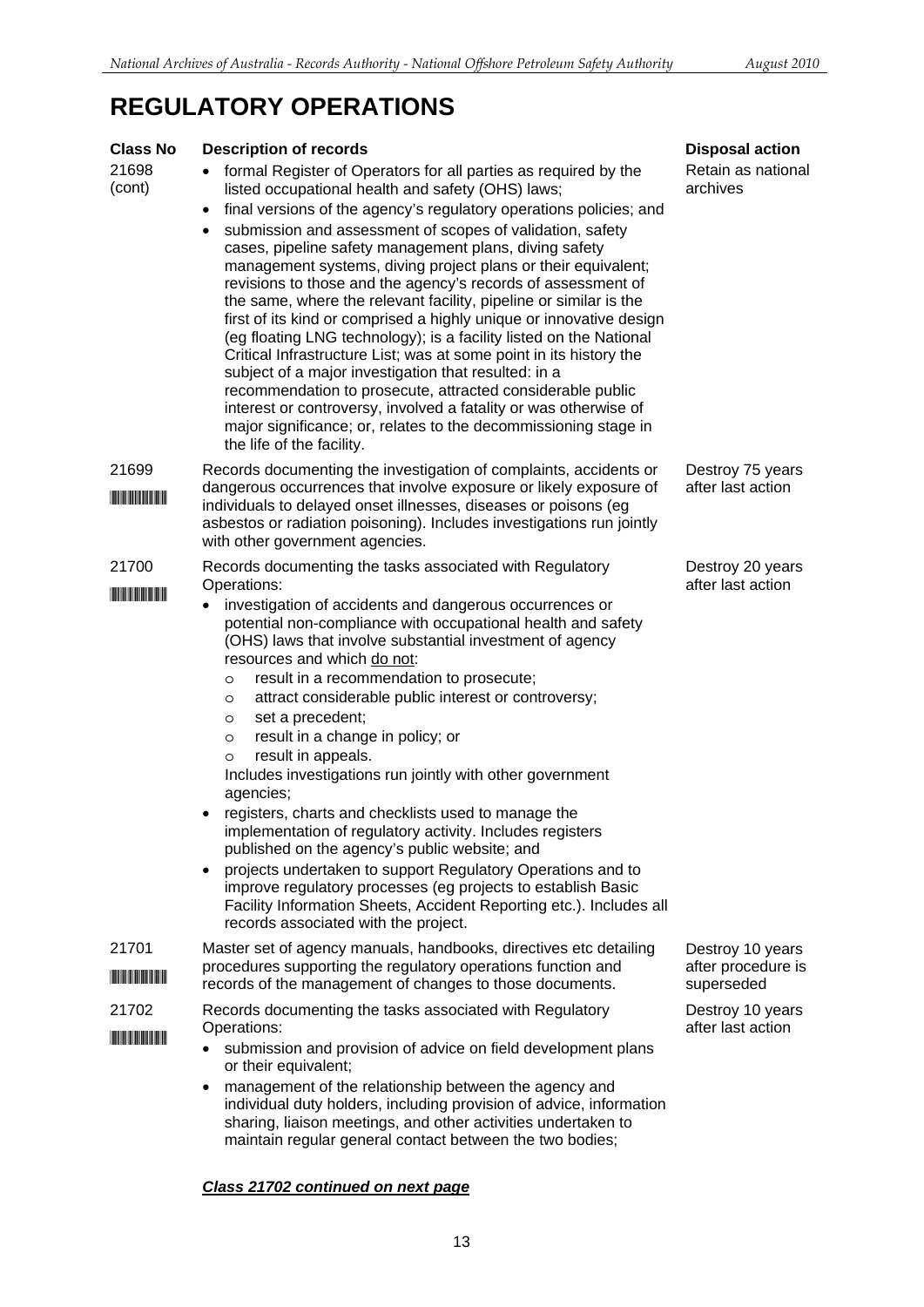**Description of records** 

**Class No** 

#### 21702 (cont) 21703 \*21703\* 21704 \*21704\* • agency activities with respect to the workplace arrangements for a duty holder and health and safety representatives (HSRs); • assessment of potential non compliance with listed occupational health and safety (OHS) laws that: o do not result in any compliance action being taken  $\circ$  result in administrative compliance action, such as advice, warnings, or issue of notices (eg improvement or prohibition notices) • receipt of requests for the agency to institute proceedings against a responsible party which are confirmed as inappropriate or are otherwise not proceeded with; issue of a notice of intention to withdraw the agency's formal acceptance of a Safety Case, Diving Safety Management System, Pipeline Safety Management Plan or equivalent document; • formal deregistration of operators by the agency, excluding records documenting the formal deregistration of operators at the request of a valid external party covered by class 21709; assessment of requests for exemption from obligations imposed by the listed occupational health and safety (OHS) laws in relation to specific operations at a facility that are not granted. Includes assessment of requests to operate outside the accepted safety case or equivalent document; post-implementation reviews, including the collation of "lessons learned" from regulatory operations activities; planned inspections or audits, including joint inspections undertaken with other safety regulators; overall management of evidence collected by the agency. Includes the establishment and implementation of specifications and requirements for evidence storage, control and access, including moving locations and regular audits of the evidence collection process as a whole; • investigations of accidents and dangerous occurrences or potential non-compliance with occupational health and safety (OHS) laws, excluding those already covered by classes 21698 to 21700; • inspector notebooks recording routine activities of agency staff; development of the agency's regulatory operations policies and procedures. *[For inspector notebooks used for only one investigation, use the class relevant to that investigation.]*  Records documenting the assessment of the suitability of nominated operators where the nomination is accepted. Records documenting the assessment of requests for and grants of exemption from obligations imposed by the listed occupational health and safety (OHS) laws in relation to specific operations at a facility. Includes records documenting the registration of exemptions on the Federal Register of Legislative Instruments. Destroy 7 years after operator is deregistered for that facility Destroy 7 years after exemption has lapsed, been cancelled or otherwise terminated 21705 Records documenting the appointment and authorisation of Destroy 7 years

persons as occupational health and safety (OHS) inspectors under after inspector has \*21705\* the agency's legislation. ceased in the role

**Disposal action** 

Destroy 10 years after last action